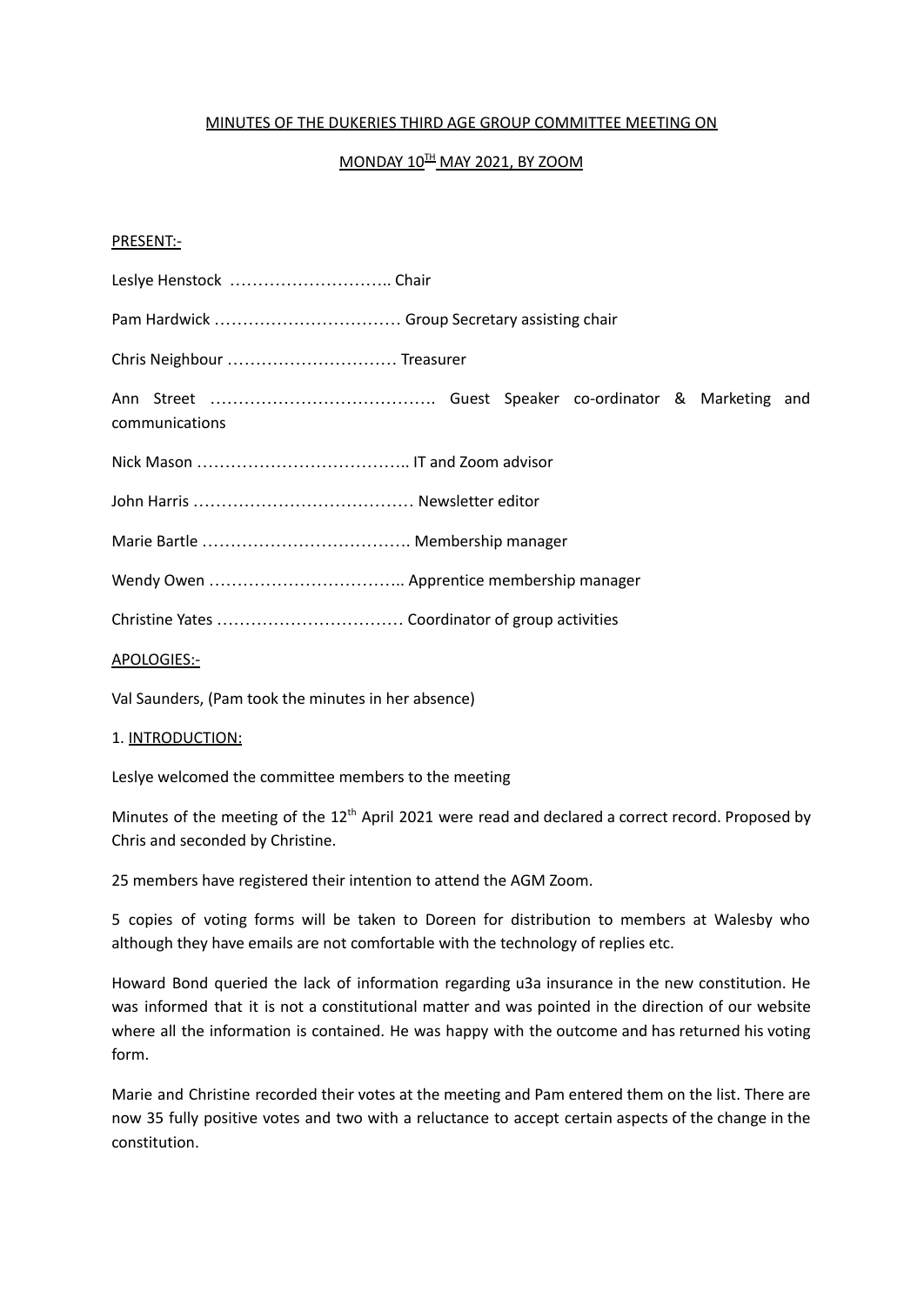#### 2. COMING OUT OF LOCKDOWN

Marie declared our membership now stands at 101 with 8 associate members.

A date was set for Picnic in the Park. This is 28<sup>th</sup> June, 12 noon to 2.00 pm (anyone can meet earlier if they wish) at Sherwood Forest, Edwinstowe near the cricket pitch. Please bring your own refreshments.

July members' meeting will be on 19<sup>th.</sup> Our guest speaker is from Bilsthorpe Transport and will be giving us tips on driving.

The Garden Party will be held at the Jubilee Hall on the 23<sup>rd</sup> August, Leslye will of course check with Jubilee Hall that this date is free. There will be no monthly members' meeting on the 16<sup>th</sup> August as per our usual schedule.

Our u3a day will be held on  $11<sup>th</sup>$  September, more details to be discussed.

Health and Safety rules will of course be strictly adhered to at all our gatherings.

### 3. BRANDING PUBLICITY MARKETING

Ann attended a Publicity Meeting and informed us of the advantages of a facebook page. This is separate to our facebook account. The merits will be discussed at a later date.

Ravenshead u3a has given us an open invitation to their u3a day on 2<sup>nd</sup> June please let us know if you are interested.

Ann has submitted an entry into the Roundabout magazine which will run for a year.

Bowe radio has also been given our information.

Ann has been enquiring into the cost of banners, leaflets and business cards. When all the costings are in we can make a decision on how to proceed. The designs are really excellent, well done folk.

Since the meeting closed John has forwarded the proposed designs for banners, leaflets and business cards for our perusal. (Many thanks John)

#### 4. APPLYING FOR GRANTS

Our Lottery Fund application has been rejected but we have been asked to reapply.

Wendy has applied to RTC organisation for funding. Their application date closes on 24<sup>th</sup> May and we will be notified sometime in June if we have been successful.

Wendy has discovered that Forrest Town gets funding from their local council and she will be investigating if we have a similar facility through our own council.

#### 5. TREASURER'S REPORT

Chris submitted his treasurer's report and stated that Nat West Internet banking problems were being resolved. The Capitation fee of £353.30 has been paid to date and Chris will check with Richard on the timing of this payment (arrears or advance)